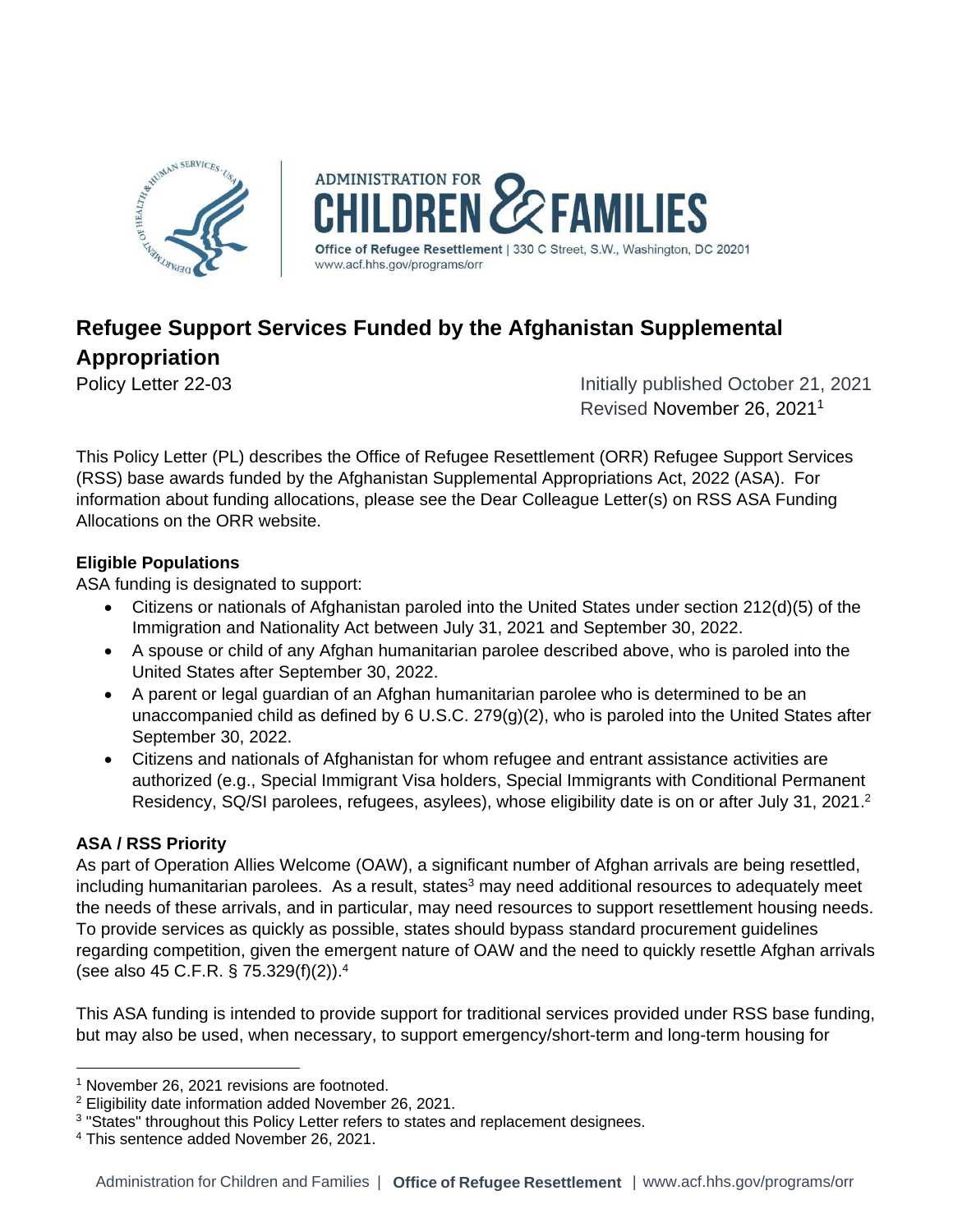Afghan arrivals as a critical component in resettlement stability, self-sufficiency, and integration. ORR seeks to provide states with the flexibility and necessary resources to support capacity planning and coordination efforts for housing, given that a lack of available and affordable housing can create additional barriers to helping refugee populations find and retain employment, achieve self-sufficiency, and fully integrate into their new communities. Housing instability can also create additional barriers to the educational success and development of children.

Through this funding, states are encouraged to develop and implement a strategy to support housing needs for Afghan arrivals and should ensure that the methodology for supporting this need is equitable and transparent. States should consider hiring a statewide housing coordinator or retaining other expertise, such as fair housing consultancies, to work in partnership with national resettlement agencies, local resettlement agencies, state and local housing agencies and public housing authorities, and other stakeholders. States should determine the best way to sustain this position with the funding options available, including external funding resources if available, or Cash and Medical Assistance/Planning and Coordination. 5

## *Emergency/Short-term Housing*

OAW's goal is to resettle Afghans from Safe Havens as quickly and successfully as possible. If needed, emergency/short-term housing support may be used to support the state's involvement in the statewide coordination of housing access for Afghans who are departing the Safe Havens. States are strongly encouraged to identify solutions so that housing availability is not a barrier to swift resettlement. This could include:

- Participating in national and local-level workgroups to identify solutions to emergency housing needs.
- Coordinating with federal, state, and local emergency management officials and/or other entities, such as housing rental companies, to secure short-term housing to support initial resettlement.
- Collaborating with local resettlement agencies to ensure that their clients' immediate housing needs are being met.
- Identifying emergency housing assistance through other federal, state, or locally-funded programs to supplement gaps in cash assistance and housing costs. States should be cognizant of implications for their clients' eligibility for other public assistance programs should emergency housing assistance count as income.

#### *Long-term Housing*

If a state chooses to use these funds to develop a strategy to address long-term housing needs, the state may consider implementing some of the following:

- Engaging with a variety of stakeholders to build relationships and identify options that may lead to increased housing supply over time.
- Creating a backstop or guarantee to cover missed rental payments or gaps in rental payments owed by tenants.
	- $\circ$  This would allow property management companies the assurance that rental costs would be paid for the duration of the lease. In the case where a tenant is unable to pay, the state or local program would step in and cover the gap in rental payments. Given the uncertainty of parolee employment and income over the course of a year, this may increase the supply

<sup>5</sup> Funding options updated November 26, 2021.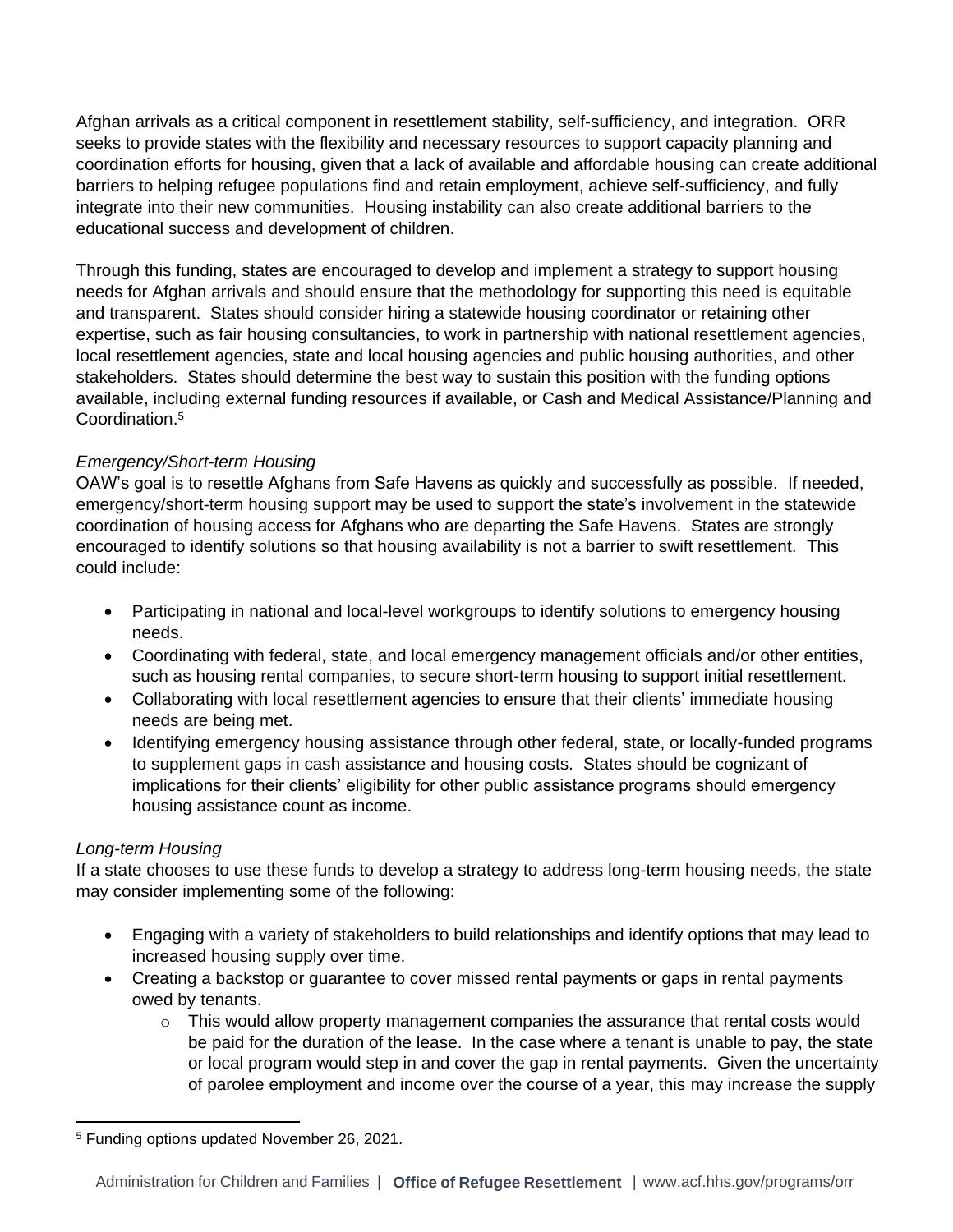available to local resettlement programs.

- $\circ$  This program could include incentives for clients who consistently pay their rent. It could also include a recoupment payment process for clients who fail to pay their rent on a regular basis.
- Identifying innovative models in securing affordable housing suitable to the needs of Afghan arrivals, such as working with housing developers with available units, [Welcome.US,](https://welcome.us/) and other partners that focus on housing solutions.

### **Other Notable Activities Allowable Under the ASA<sup>6</sup>**

If a state has met the ASA / RSS priorities under this policy letter, states are able to use ASA RSS funding for the following activities:

Legal assistance: States may provide legal assistance to Afghan arrivals as defined under 45 C.F.R. § 400.155(i). Additionally and specifically, states can assist Afghan humanitarian parolees to fill out asylum applications and help Afghan Special Immigrant Conditional Permanent Residents remove the conditions from their permanent residence. States should not use ASA RSS funds to pay for Afghan arrivals to be represented in legal proceedings, especially when they are in an adversarial position to the U.S. government; pay for application fees; or duplicate services already provided by the U.S. Citizenship and Immigration Services under the U.S. Department of Homeland Security.

Food Assistance: ORR will allow states to use ASA RSS funding to provide food to Afghan arrivals in the short-term. ORR defines short-term as the period before Afghan arrivals (a) are able to access Supplemental Nutrition Assistance Program (SNAP) benefits and (b) have housing that will allow them to prepare food and cook. States should continue to focus on connecting Afghans to necessary food assistance programs as soon as possible.

#### **Service Requirements**

States must provide RSS base (and RSS set-aside) services in accordance with [45 CFR Part 400 Subpart](https://www.ecfr.gov/current/title-45/subtitle-B/chapter-IV/part-400)  **I-- [Refugee Social Services,](https://www.ecfr.gov/current/title-45/subtitle-B/chapter-IV/part-400) [ORR PL 21-06,](https://www.acf.hhs.gov/sites/default/files/documents/orr/ORR-PL-21-06-Enhanced-Family-Self-Sufficiency-Plan.pdf) and, if a state requested waivers modifying RSS** requirements, [ORR PL 21-08](https://www.acf.hhs.gov/sites/default/files/documents/orr/ORR-PL-21-08-FY2022-Continued-Flexibilities-Related-to-COVID-19.pdf) (as well as any additional PLs governing the relevant RSS set-aside(s)).

The regulations at 45 C.F.R. §§ 400.154 and 400.155 define services allowable under RSS. If a state wishes to provide additional services not delineated in these sections, pursuant to 45 C.F.R. § 400.155(h), a state must submit a request to the ORR Director and receive approval, prior to providing the service.

[ORR PL 16-07](https://www.acf.hhs.gov/orr/policy-guidance/guidance-refugee-social-services-funding) authorizes base RSS funding to be used for transitional housing assistance, aimed at supporting economic self-sufficiency on occasions when there is an increased number of new arrivals.

In accordance with ORR PL 21-06, a state must ensure that each individual member of a household in which a member is receiving RSS employability services is assessed for a family self-sufficiency plan (FSSP), is subsequently referred to services, and receives appropriate follow-up minimally at six and twelve months post enrollment.

#### **Equity and Inclusion**

ORR stresses the importance of advancing equity consistent with the Executive Order on Advancing Racial Equity and Support for Underserved Communities [\(E.O. 13985\)](https://www.whitehouse.gov/briefing-room/presidential-actions/2021/01/20/executive-order-advancing-racial-equity-and-support-for-underserved-communities-through-the-federal-government/) in all of its programming. ORR

<sup>6</sup> Section added November 26, 2021.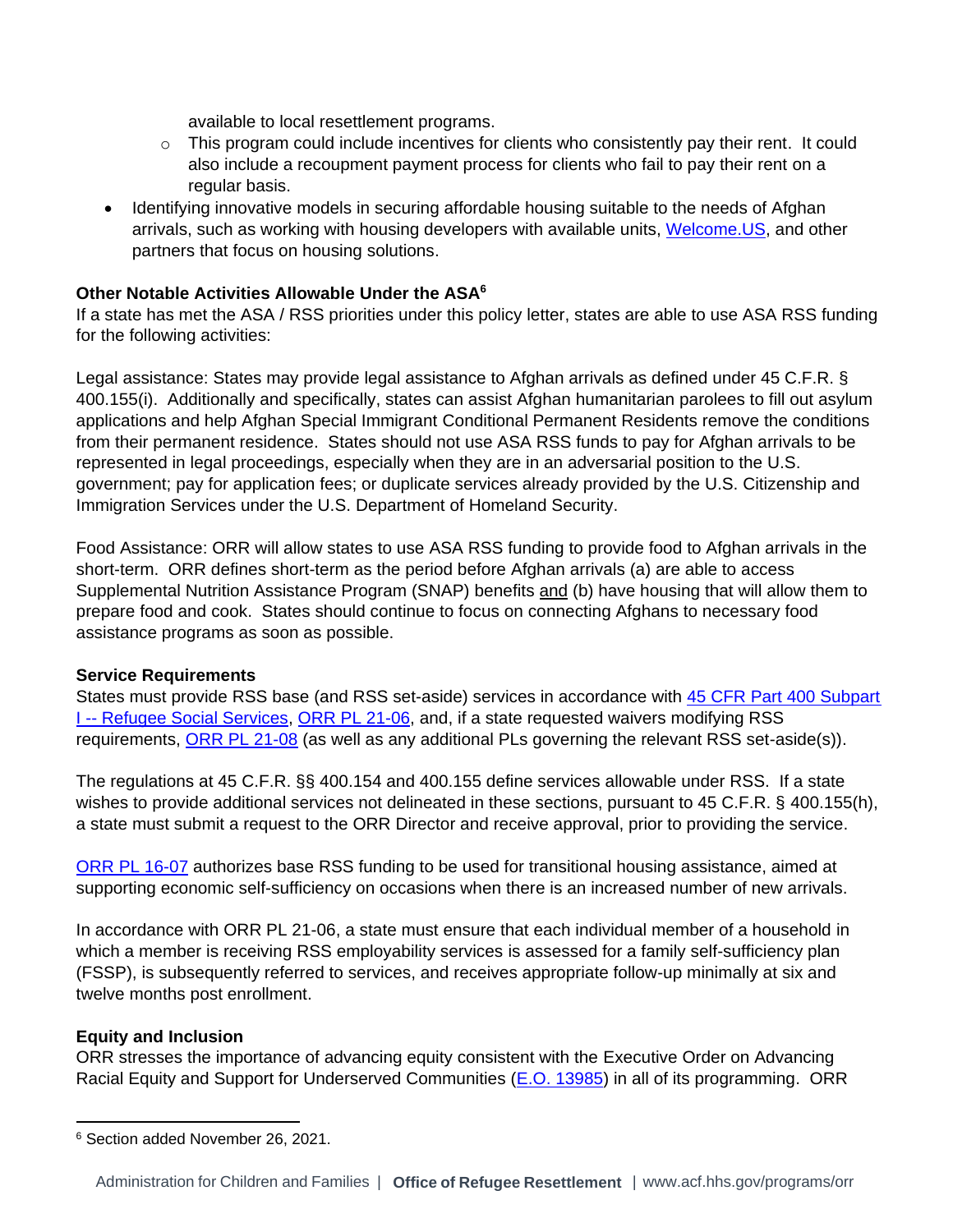urges all states to:

- Use an equity lens when developing new programming, to ensure that all ORR-eligible populations, regardless of race, religion, gender identity, sexual orientation, disability, or other characteristic(s), receive fair treatment, access, and opportunity;
- Review existing programming with an equity lens; and
- Identify and eliminate barriers that may prevent the full participation of some groups.

ORR also strongly encourages states to practice inclusion through purposeful collaboration and engagement with ethnic communities to inform service design and delivery. For the implementation of ASA funding, states should engage Afghan leaders and communities in meaningful and consistent ways to inform program design and implementation, including creating consultative and advisory bodies, to the extent possible.

ORR hopes to facilitate intentional programming that fully meets the needs of all populations; innovation and ingenuity in program design, outreach, and partnerships; and increased and equitable access to digital services and digital literacy. ORR requests that states dedicate focus to outcomes and data analysis to ensure that states and ORR can identify the impacts of this funding, enabling the adjustment of priorities to address gaps as needed.

#### **Reporting and Monitoring**

States must describe ASA-funded activities for RSS base (and RSS set-asides) in their state plans and should ensure appropriate mechanisms to assess the need for, and track, all assistance provided to Afghan arrivals.

States should develop and track specific, measurable, achievable, relevant, and time-bound (SMART) annual program outcomes for all ASA-funded RSS base (and RSS set-aside) activities. States must report the number of clients served, the type and frequency of services provided, outcomes, accomplishments, and challenges in the ORR-6 Program Performance Report ("ORR-6") semi-annual schedules A, C, and D, and submit the ORR-6 Annual Service Plan. States must also submit the annual RSS Sub-Grantee Report (OMB Clearance Number 0970-0556). These forms, instructions, and the reporting schedule are available on the [ORR website.](https://www.acf.hhs.gov/orr/form/report-forms)

States are required to submit data for all enrollments, including those enrollees served through ASAfunded RSS (and set-asides), within ORR's State Arrival and Service Data Collection Process, using the ORR-5 data collection form. Instructions for the ORR-5 are also on the ORR website.

States must also submit the Standard Form (SF) 425 Federal Financial Report through the Payment Management System (PMS) on a quarterly basis. For questions regarding PMS, please contact the PMS Help Desk at 877.614.5533 or [pmssupport@psc.gov.](mailto:pmssupport@psc.gov)

ORR will monitor ASA-funded awards through routine monitoring activities to ensure that states are in compliance and the services provided meet the needs of ASA-eligible populations. During monitoring, ORR will review a state's annual program outcomes and progress towards each goal. Additionally, ORR will assess how services are provided, identify promising practices, and observe trends for further analysis and information sharing. ORR may create additional monitoring activities for ASA eligible individuals. States are responsible for monitoring sub-recipients for compliance and achievement of objectives as outlined in their approved state plan.

#### **Resources**